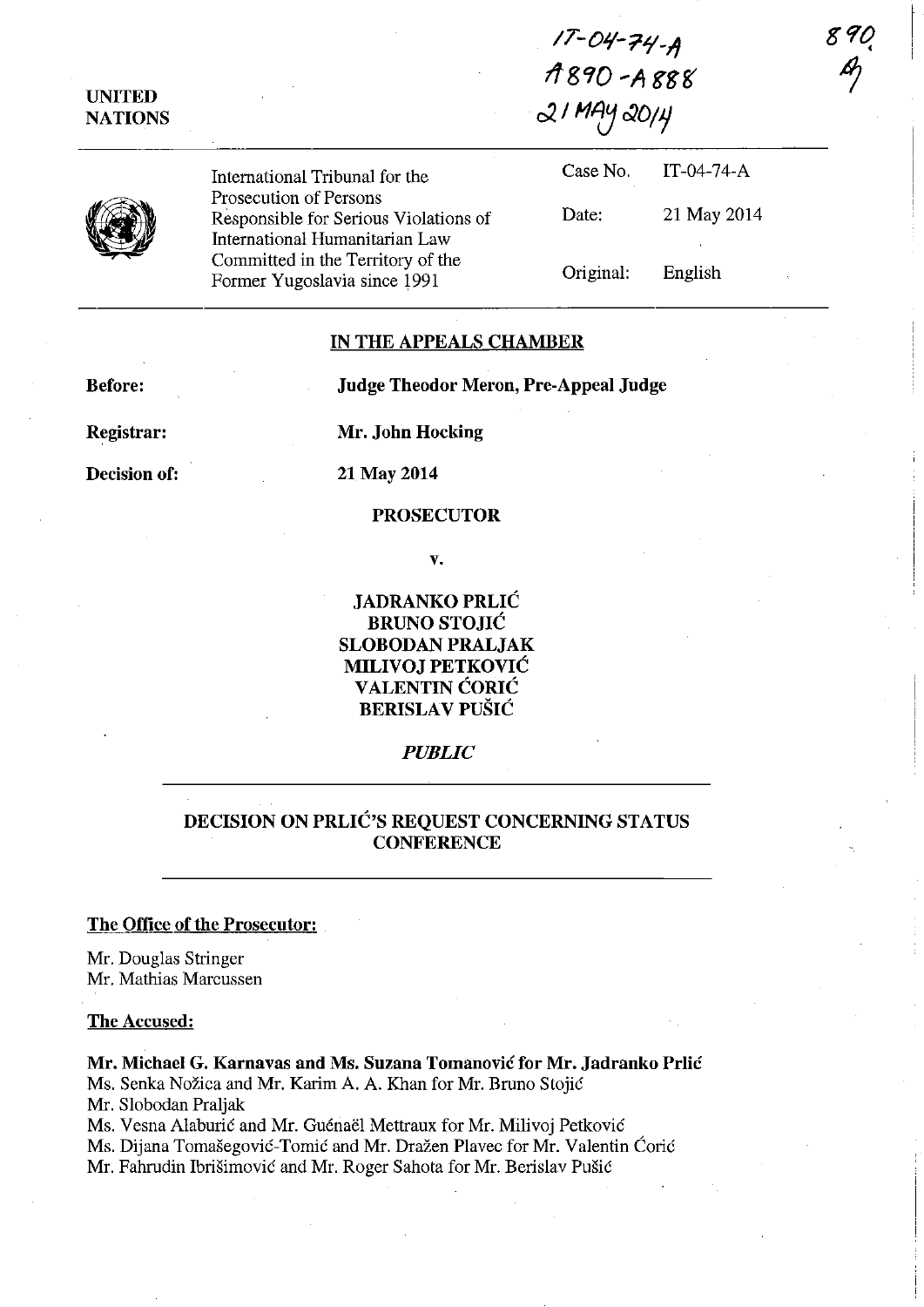**I, THEODOR MERON,** Judge of the Appeals Chamber of the International Tribunal for the Prosecution of Persons Responsible for Serious Violations of International Humanitarian Law Committed in the Territory of the former Yugoslavia since 1991 ("Tribunal"), and Pre-Appeal Judge in this case; $<sup>1</sup>$ </sup>

**BEING SEISED OF** "Jadranko Prlić's Request to Hold Status Conference by Videolink or in the Alternative Request to Reschedule Status Conference", filed by Jadranko Prlić ("Prlić") on 20 May 2014 ("Request"), in which Prlić asks that his counsel, Mr. Michael G. Karnavas, be permitted to participate in the status conference scheduled to take place on 27 May 2014 at 3.30 p.m. ("Status Conference" $i^2$  by videolink or in the alternative, to reschedule the Status Conference to a date after 8 June 2014;

**NOTING** the "Prosecution Response to Jadranko Prlic's Request to Hold Status Conference by Videolink or in the Alternative Request to Reschedule Status Conference", filed by the Office of the Prosecutor ("Prosecution") on 21 May 2014, which states that the Prosecution does not oppose Prlic's request that his counsel participate in the Status Conference by videolink;

**NOTING** that, according to the Request, Mr. Karnavas is unable to be physically present at the Status Conference because he is currently present in Phnom Penh, Cambodia, working on matters related to a case before the Extraordinary Chambers in the Courts of Cambodia ("ECCC") and that his co-counsel, Ms. Suzana Tomanovic, is unable to travel from Bosnia and Herzegovina to The Hague due to the recent flooding in her town of residence;<sup>3</sup>

**CONSIDERING** that under Rule *65bis(C)* of the Rules of Procedure and Evidence of the Tribunal ("Rules"), the counsel of an accused may participate in a status conference via video-conference, "[w lith the written consent of the accused, given after receiving advice from his counsel";

**NOTING** that Pritic does not object to Mr. Karnavas participating in the Status Conference via videolink;<sup>4</sup>

**NOTING** further, as submitted in the Request, that a video-conference between the ECCC and the Tribunal is technically possible;<sup>5</sup>

**PURSUANT** to Rules 54 and 65 *bis* (C) of the Rules;

1

<sup>I</sup>Order Designating a Pre-Appeal Judge, 19 June 2013, p. 1.

<sup>&</sup>lt;sup>2</sup> Scheduling Order, 14 May 2014.

 $3$  Request, p. 1.

<sup>4</sup> Request, p. 1.

Request, p. 1.